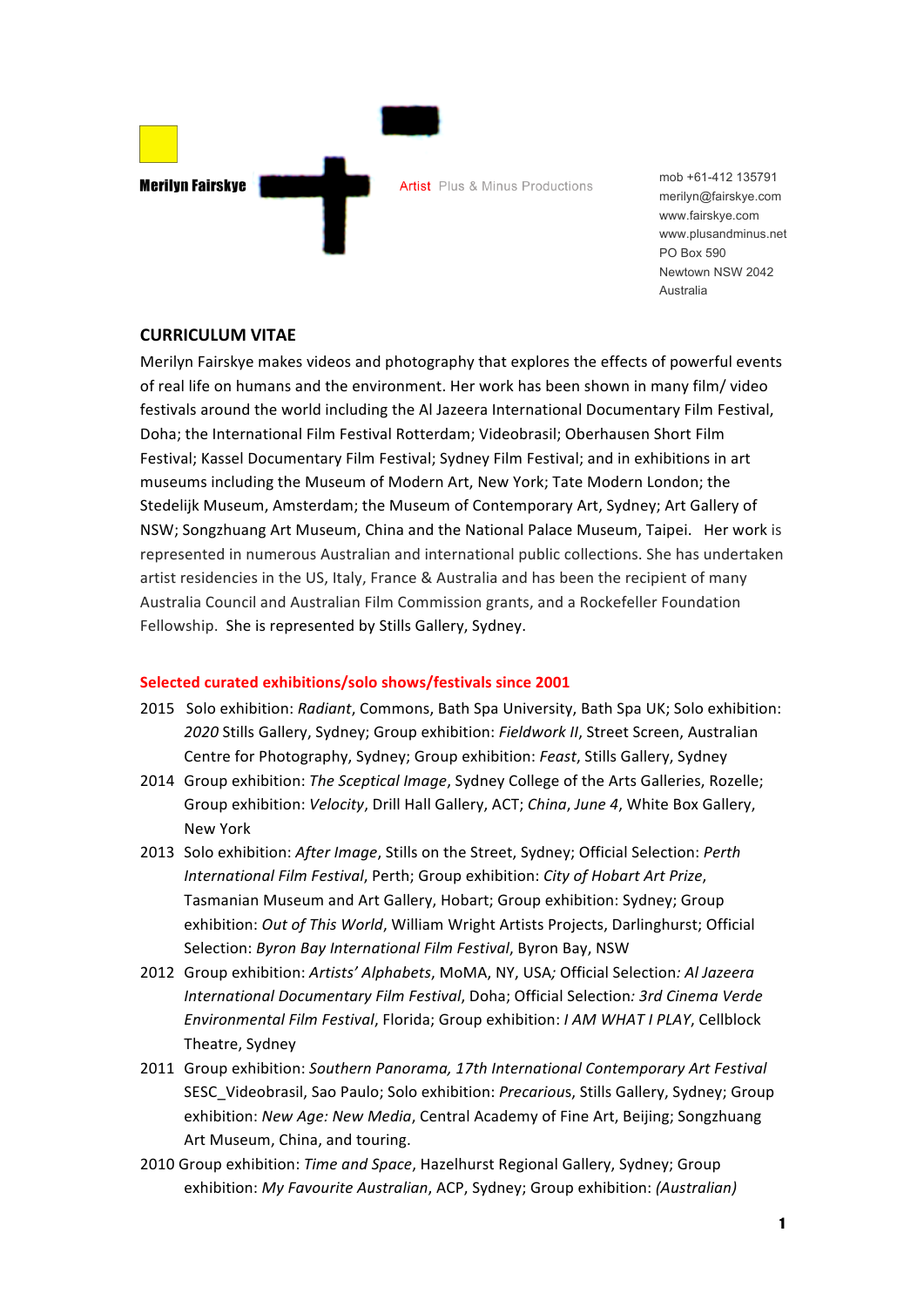divergence, Sunshine International Museum, China; Group exhibition: Group exhibition: *Figuring Landscapes, moving image work from the UK and Australia*, Tate Modern, London & touring; Group exhibition: *Homeland*, International House, Philadelphia; Group exhibition:  $59^{th}$  *Blake Prize*, NAS Gallery, Darlinghurst.

- 2009 Solo exhibition: 100, Stills Gallery, Sydney;
- 2008 Group exhibition: My Favourite Australian, National Portrait Gallery, ACT; Group exhibition: Video Ground: Recent moving image works from Australia and *Aotearoa/New Zealand*, Bangkok Experimental Film Festival, Bangkok; Chicago Film Studies Center, Chicago; Group exhibition: Video Monologs Italia 08, laboratorio global de monologos y videos, *Festival Salento Negroamaro*, various public sites, Lecce, Italy
- 2007 Official Selection: 24th Kassel Documentary Film and Video Festival, Kassel, Germany; Group exhibition: *Stills Gallery, Cologne Art Fair*, Cologne, Germany; Group exhibition: *Discovering the Other, National Palace Museum, Taipei; Group exhibition: The Arrival,* Two Rooms, Auckland, New Zealand; Official selection: 15th Brisbane International *Film Festival*; Brisbane; Official selection, *Definition 2006*: Digital Media Festival, Banff New Media Institute, Canada; Group exhibition: From Modernism to Now, AGNSW
- 2005 Solo exhibition: *Stati d'Animo*, Stills Gallery, Sydney; Solo exhibition: *Connected*, Jan Manton Art, Brisbane; Group exhibition: *Interesting Times: Focus on Contemporary* Australian Art, MCA, Sydney; Group exhibition: *Geopolitics of Media*, ISEA, Centre for Contemporary Arts, Tallinn, Estonia; Official Selection: *Connected*, 33rd International Film Festival Rotterdam, Rotterdam; Official Selection: *Prospective*, 50th Oberhausen Film Festival, Oberhausen
- 2004 Solo exhibition: *Exposure*, Slot Gallery, Sydney; Solo exhibition: *Connected, Stills Gallery*, Sydney; Araluen Arts Centre, Alice Springs; Video Medeja, Museum of Vojvodina, Novi Sad, Yugoslavia
- 2002 Solo exhibition: *Eye Contact*, Institute of Modern Art, Brisbane; Araluen Arts Centre, Alice Springs; Group exhibition: *Screen, Biennale of Electronic Arts and Performance*, various sites, Perth ; Group exhibition: Artist Books from the Collection, ANG
- 2001 Group exhibition: 13th Videobrasil International Electronic Arts Festival, Sesc Pompéia, Sao Paulo, & Belo Horizonte, MG, Brazil; 6th International Festival of New *Film*, Split, Croatia; Group exhibition: 31st Alice Prize, Araluen Arts Centre, Alice Springs (winner); Official Selection: *WRO 01/9th International Media Art Biennale*, Wroclaw, Poland; Official Selection: 30th International Film Festival Rotterdam, The Netherlands; Group exhibition: Art and Science International Exhibition, Tsinghua University, Beijing, China; Official Selection: 5th Festival International de *Video/Arte/Electronica*, Lima, Peru

#### **Public Collections**

Art Gallery of New South Wales; Manly Art Gallery and Museum; Alice Springs Art Foundation; University of Technology, Sydney; Parliament House, Canberra; MOMA (Franklin Furnace Archive), New York; Getty Center, Santa Monica; Powerhouse Museum, Sydney; Museum of Contemporary Art, Sydney; Monash University, Melbourne; Australian War Memorial, Canberra; National Gallery of Victoria; Queensland Art Gallery; Queensland University of Technology; National Gallery of Australia, Canberra; University of NSW, Sydney; Ballarat Fine Art Gallery; Art Gallery of Western Australia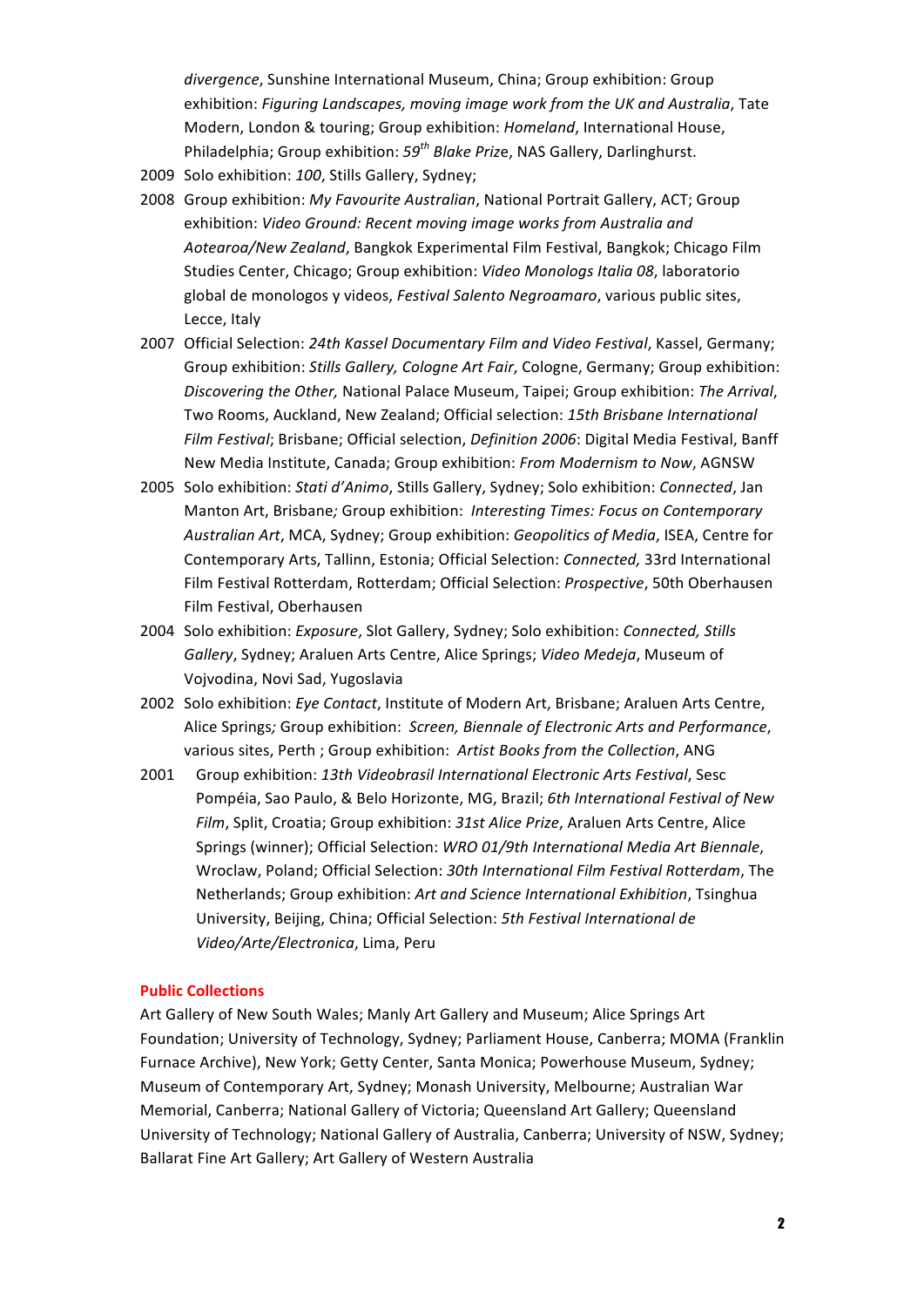#### **Screenworks**

- 2016 *White on White*, HDV, duration: 8 min loop, colour, stereo sound.
- 2015 Radiant, single-channel HDV installation, custom screen, duration: 13:00, colour, stereo sound

*When the Wind Blows, single-channel HDV installation, custom screen, duration:* 12:54, colour, stereo sound

- 2014 March, two-channel HDV installation, duration 07:00, colour, b+w, stereo sound.
- 2013 Long Life (1), duration 07:00, colour, stereo sound
- 2011 Precarious: HDV, duration 66:00, colour, stereo sound
- 2010 *July 10 1982*: 2-channel video installation, duration 04:00 loops, colour, stereo sound
- 2009 Fieldwork II (Chernobyl): HDV, duration 100:00, colour, silent *Fieldwork I (Echo Point, Giza, Pripyat)*: Three-channel video installation, 3 custom screens, duration 03:00 loop, colour, stereo sound Aqua/ocean: HDV, duration 03:00 loop, silent
- 2008 My Favourite Australian: 3 commissioned video portrait, S ABC TV + National Portrait Gallery, Canberra.

*Ruth Lewis:* HDV, transferred to DVD, duration: 03:00, stereo sound. *Sir William Deane:* HDV, transferred to DVD, duration: 02:30, stereo sound. Dian Wellfare 1951-2008: HDV, transferred to DVD, 03:00, stereo sound.

- 2007 *Aqua/pool*: HDV, transferred to DVD, duration 09:00 loop, silent Agua/bay : HDV, transferred to DVD, duration 03:00 loop, silent *Stati d'Animo/60 Seconds/07* : HDV, DigiBeta, transferred to DVD, duration 04:00 loop, stereo
- 2006 *Stati d'Animo*: HDV, DigiBeta, duration 24:25, stereo/surround, video essay. 3channel video installation; single channel video essay for festival screening
- 2005 *Stati d'Animo 60 Seconds*: 3-channel DVD installation, duration 03:00 loop
- 2003 *Connected*: Digi Beta, DVD, duration 25:00, stereo/surround sound. 3-channel video installation; single channel version for festival screening
- 2000 *Eye Contact:* Betacam SP transferred to DVD. Short version: dur. 08.17, stereo sound. Long version: dur. 40:00, stereo sound Sea and Sky: Two-channel digital video installation transferred to DVD, dur. 60:00, Ship: Betacam SP, dur. 03:45, stereo sound
- 1999 Material World: Betacam SP, Dur. 22:00, stereo sound
- 1998 Flash: Betacam SP, dur. 06:30, stereo sound
- 1997 *Sleep*: Betacam SP, dur. 12:30, stereo sound. 2-channel video installation; single channel version for festival screening
- 1996 *Caesar*: Betacam SP, dur. 50:00, stereo sound. Video component of theatrical production
- 1995 Plane Torque: Betacam SP, dur. 19:30, stereo sound. 3-channel video installation; single channel version for festival screening

After Image : Betacam SP, dur. 18:30, stereo sound

1994 The Appointment : Betacam SP, dur.11:00, stereo sound

## **Commissions/public art**

2006 Stati d'Animo, Art at Work Program, Sydney International Terminal, Mascot

- 2001 *Tide*, Rialto Square, Manly, commissioned by Manly Council
- 2000 *Sea (Kurnell)*, Art at Work Program, Sydney International Terminal, Mascot
- 1997-99 Material World Railway Square, Sydney, commissioned by The City of Sydney